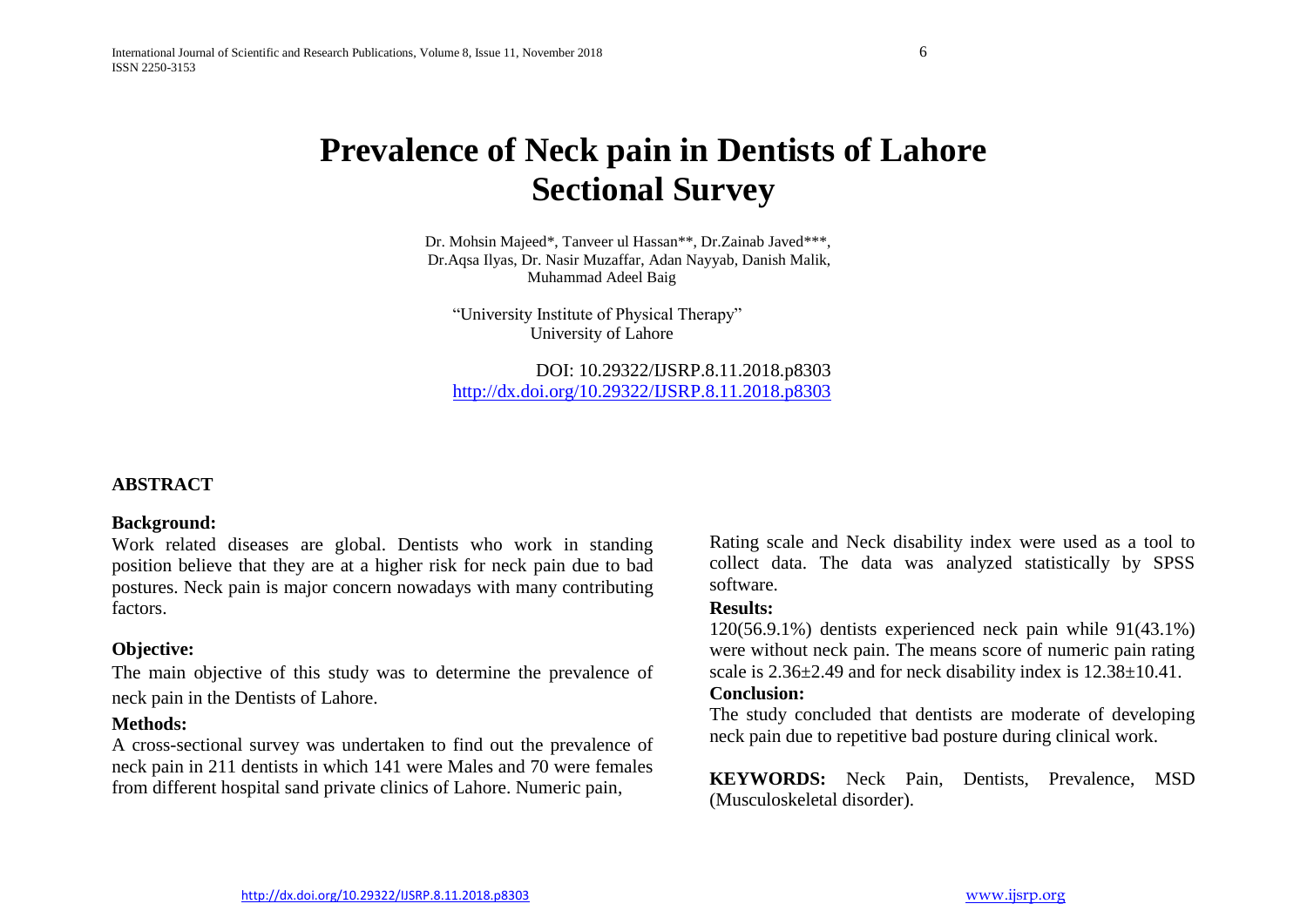### **Introduction**

Dentistry is one of the most demanding fields as it requires physical and mental alertness. The physical characteristics comprised of maintaining a good posture, vision, hearing ability, motor and psychological skills for a period of time during working hours. They are most likely to develop problems like musculoskeletal, hearing or vision problem and allergies. One has to adapt the surrounding environment to avoid pain, disability or sickness.<sup>1</sup>

There are some factors including changes in curvatures of spine, imbalance in muscles, bad posture, poor work techniques that also causes pain in spine. <sup>2</sup>The sign and symptoms of musculoskeletal disorders are disability and pain in joints, tendons, ligaments and other soft tissue structures. The work of a dentist require highly demanding posture of body with neck

in flexion and rotation that put extra load on neck and surrounding structures. As the duration of static posture and repetitive movements increase, an increase in neck pain, muscular imbalance and instability can be observed. Dentists have to focus on maintaining static and restricted neck, back and head position due to nature of work. This static posture for a longer duration causes pain.<sup>3</sup> 2013 conducted a study to find out the prevalence and distribution of musculoskeletal disease (MSD) in dental practitioners. 73 participants had completed the questionnaire. The results of the study showed that 78% of MSD frequency in which most frequent region was neck pain 52%.<sup>4</sup>

A cross sectional study was conducted in 2014 by Feng B et al in China. The objective of the study was to find out the occurrence of work related musculoskeletal issues of the neck and upper extremity

And potential risk factors that are associated with the profession of dentist in China. Total 304 participants were given forms, 272 subjects in which 121 females and 151 males filled. The musculoskeletal symptoms in the upper limb and neck were concluded by visual analogue scale. The study showed that 83.8% dentist had neck pain.<sup>5</sup>

A cross sectional study was conducted by Rungarun Kriangkrai et al to find out the self-reported prevalence and risk factors of musculoskeletal pain in final year dental students of Naresuan University of Thailand. Total 68 students were enrolled in this study. A modified Nordic Musculoskeletal Questionnaire was used to find pain. The prevalence of neck pain was 82.35% in participants, the main cause of pain was bad posture during working hours in university and Suggested to do work in good postures and exercises to minimize the risk of occurrence of neck pain and musculoskeletal problems.<sup>6</sup>

### **Materials and Methods**

It was cross sectional survey, Data was collected from the dentists working in Lahore experience of them at least one year. Those dentists were included who had age of 22 to 50 years in public and private clinical sector. Exclusion criteria were specific neck pain and dentist working in academic sector. Study was completed in 6 months. Sample size of 211 respondents was calculated using WHO sample size calculator<sup>7</sup>. The population proportion used was  $0.27^8$ , confidence level 0.95 and precision of estimate 0.06. Convenient sampling technique was used to collect the data. Questionnaire used in the present study comprised of three sections; Demographics,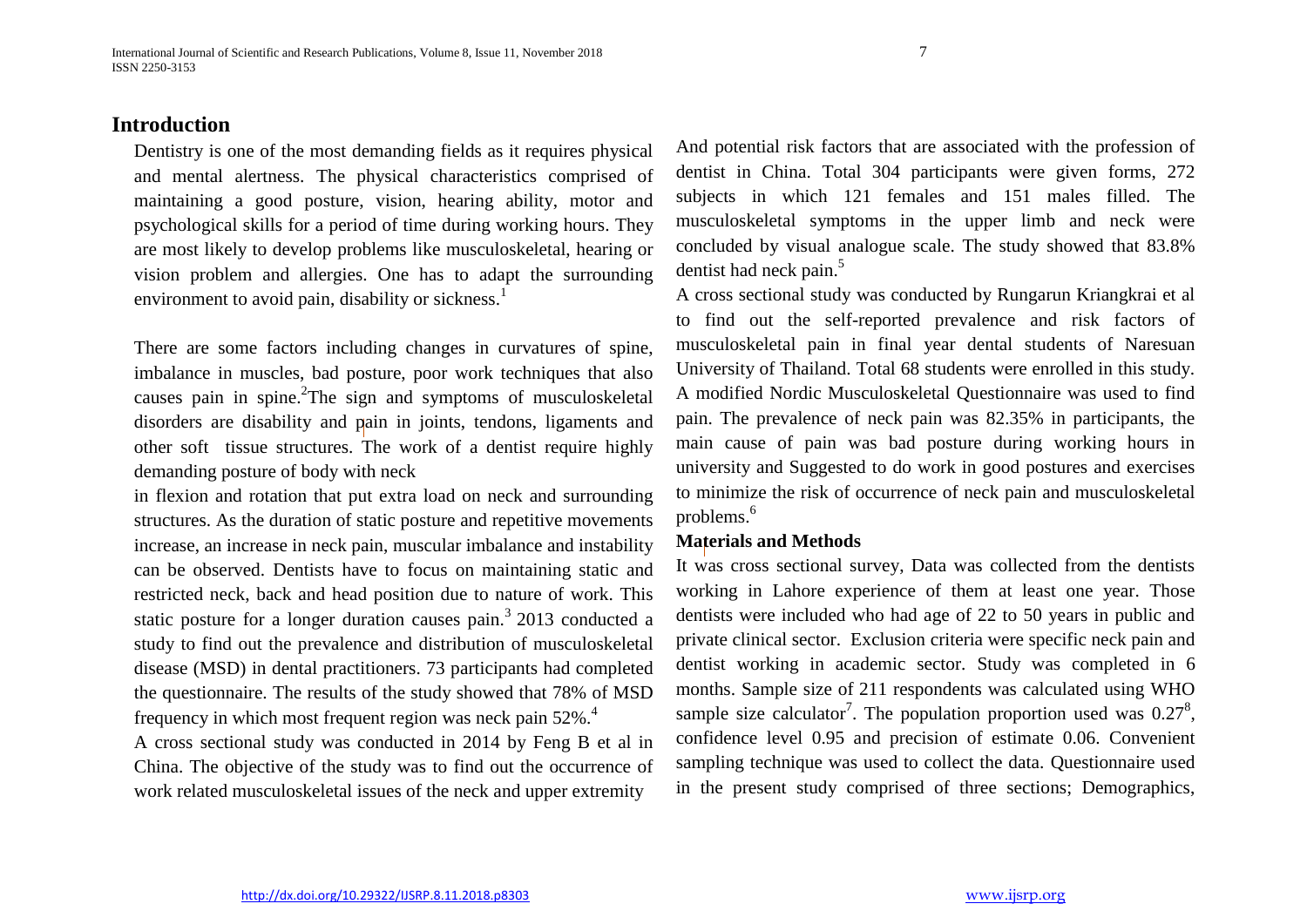Numeric pain rating scale<sup>2</sup>and Neck disability index<sup>9</sup>. Test retest reliability of NPRS was 0.79 to 0.92 and Cronbach alpha to be  $0.88^{10}$ . Neck disability index has test retest reliability of 0.96 (rehab measures ref) and Cronbach alpha  $0.89<sup>11</sup>$ . Data was collected in 6 months from workers who are working in different offices of Lahore, Pakistan. Consent was taken from the participant's with on-specific neck pain and data was collected. Further, data was compiled and arranged for statistics analysis in SPSS v23.

### **Results:**

The prevalence of neck pain among the participants was 56.9%. The total participants were 211 in which 120(56.9%) with No Pain and 91(43.1%) have pain in the neck region. There were 141 male and 70 female in this study. 111(52.6%) subjects were between 21 to 30 years, 59(28.0%) between 31-40 years and 41(19.4%) were between 41-50 years91 (43.1%) with no disability, 16 (7.6%) with mild disability ,84(39.8%) with moderate disability, 10 (4.7%) with severe disability and 10(4.7) with complete disability. 91 (43.1%) with no pain, 55 (26.1%) with mild pain, 50 (23.7%) with moderate pain and 15 (7.1%) with severe pain calculated.

### **TABLE-1:**

### **FREQUENCY DISTRIBUTIONS OF GENDER, AGE, NDI, NRS**

| Variables   |                        | Frequen<br>cy | <b>Percent</b> |
|-------------|------------------------|---------------|----------------|
| Gender      | <b>Male</b>            | 141           | 66.8           |
|             | <b>Female</b>          | 70            | 33.2           |
|             | 21-30                  | 111           | 52.6           |
| Age         | 31-40                  | 59            | 28.0           |
|             | 41-50                  | 41            | 19.4           |
|             | <b>No Disability</b>   | 91            | 43.1           |
|             | <b>Mild Disability</b> | 16            | 7.6            |
|             | <b>Moderate</b>        |               |                |
| NDI.        | <b>Disability</b>      | 84            | 39.8           |
|             | <b>Severe</b>          |               |                |
|             | <b>Disability</b>      | 10            | 4.7            |
|             | Complete               |               |                |
|             | <b>Disability</b>      | 10            | 4.7            |
|             | <b>No Pain</b>         | 91            | 43.1           |
|             | <b>Mild Pain</b>       | 55            | 26.1           |
| <b>NPRS</b> |                        |               |                |
|             | <b>Moderate Pain</b>   | 50            | 23.7           |
|             | <b>Severe Pain</b>     | 15            | 7.1            |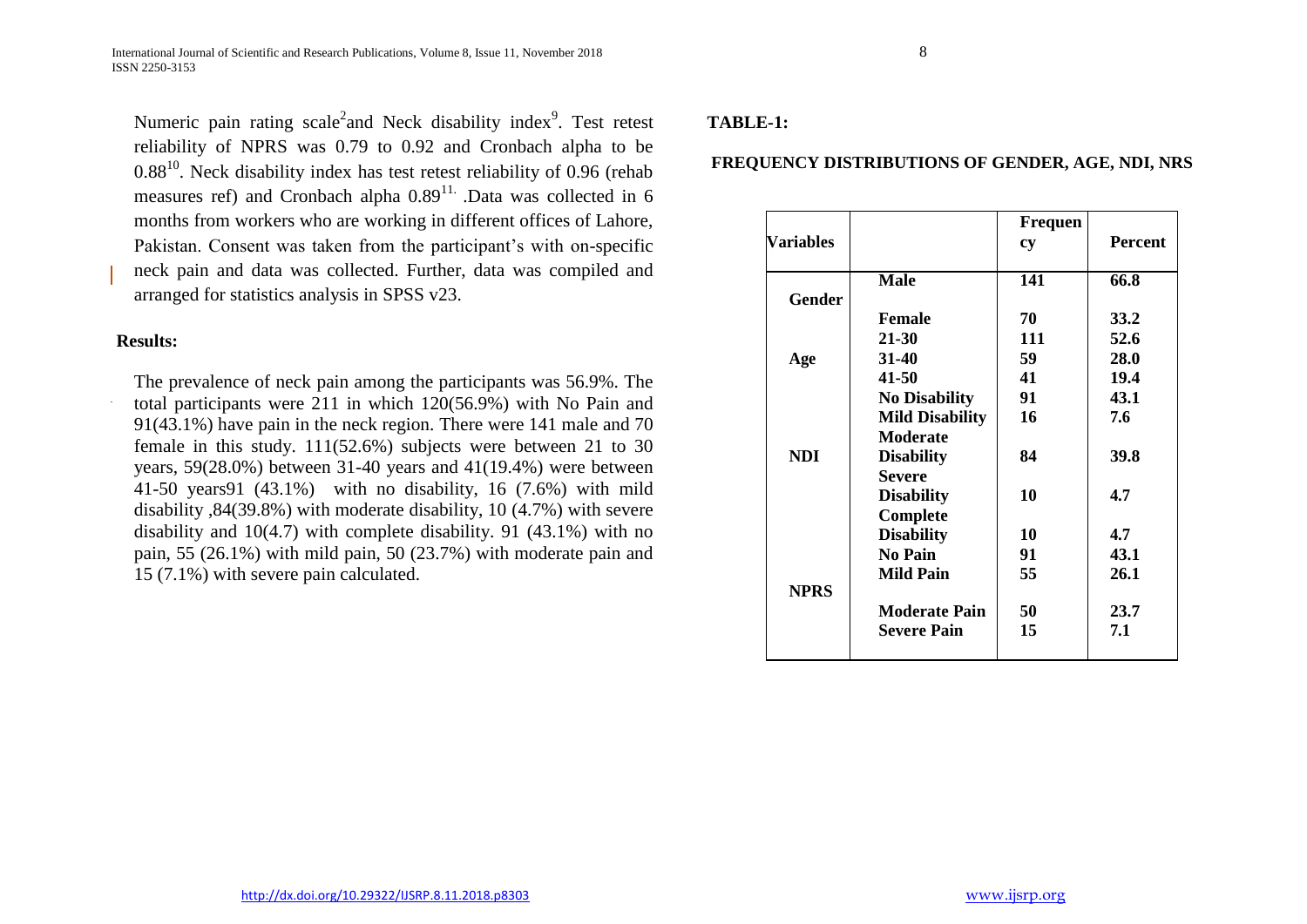The mean age of the respondents was 32.95±7.72 years. The mean experience of the respondents was 7.95±7.02 years. The mean NRS of the respondents was 2.36±2.49. The mean NDI of the respondents was 12.38±10.41.

### **TABLE -2**

**DESCRIPTIVE STATISTICS FOR AGE, EXPERIENCE, NDI, NRS**

| <b>Variables</b>             | Age                       | <b>Experience</b> | index | Neck disabilityNumeric Rating<br><b>Scale</b> |
|------------------------------|---------------------------|-------------------|-------|-----------------------------------------------|
| <b>Mean</b>                  | 32<br>.9<br>5             | 7.95              | 12.38 | 2.36                                          |
| Std.<br><b>Deviatio</b><br>n | 7.<br>7<br>$\overline{2}$ | 7.02              | 10.41 | 2.49                                          |

pain were 1-5 years of experience in the first category, 19(9.0%) were between 6-10 years of experience in the second category, 16(7.6%) were between 11-15 years of experience in the third category and 14(6.6%) were between 16-20 years of experience in the fourth category. The fifth category was for persons between 21- 25 years of experience were in 14(6.6%) participants were recorded.

### **Table-3**

| <b>CROSS-TABULATION BETWEEN AGES, EXPERIENCE,</b> |  |  |  |  |
|---------------------------------------------------|--|--|--|--|
| <b>GENDER WITH NECK PAIN</b>                      |  |  |  |  |

|                   |             |                | <b>Neck Pain</b> | Chi<br>P<br>value |
|-------------------|-------------|----------------|------------------|-------------------|
| <b>Variables</b>  |             | N <sub>0</sub> |                  | <b>Square</b>     |
|                   |             | Pain           | Pain             |                   |
|                   | $21 - 30$   | 56             | 55               |                   |
| Age               | $31 - 40$   | 25             | 34               | P > 0.05          |
|                   | $41 - 50$   | 10             | 31               |                   |
|                   | $1-5$       | 52             | 57               |                   |
|                   | $6 - 10$    | 17             | 19               |                   |
| <b>Experience</b> | 11-15       | 13             | 16               | P > 0.05          |
|                   | $16 - 20$   | 7              | 14               |                   |
|                   | $21 - 25$   | 2              | 14               |                   |
|                   | <b>Male</b> | 54             | 87               |                   |
| <b>Gender</b>     | Fema        |                |                  | P > 0.05          |
|                   | le          | 37             | 33               |                   |

The total male dentists were 141(66.8%), 54(25.6%) was no pain and 87(41.2%) pain calculated. The total female dentists were 70(34.2%), 37(17.5%) without pain, 33(15.6%) with pain calculated. Total subject pain were 108(51.2%). 55(26.1%) subjects with neck pain were 21-30 years in the first category, 34(16.1%) were between 31- 40 years in the second category. The third category was for persons between 41-50 years of age were in 31(14.7%) participants were recorded. Total pain were 120(46.9%). 57(27.0%) subjects with neck

### **DISCUSSION**

Dentistry is one of the most demanding fields as it requires physical and mental alertness. The physical characteristics comprised of maintaining a good posture, vision, hearing ability, motor and psychological skills for a period of time during working hours. They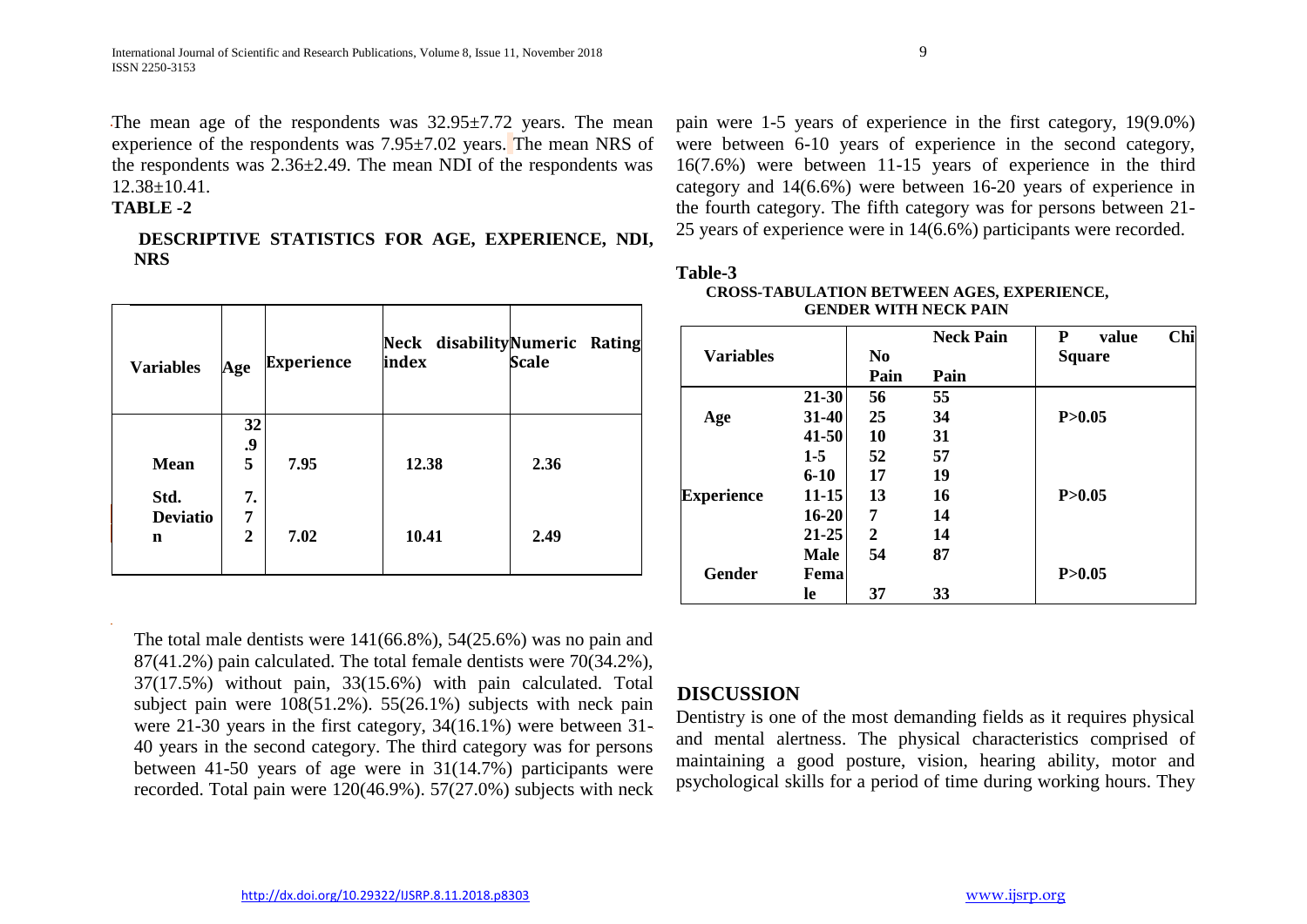are most likely to develop problems like musculoskeletal, hearing or vision problem, allergies. One has to adapt the surrounding environment to avoid pain disability or sickness<sup>1</sup>. Out of 211 dentists, 120 participants experienced neck pain during work in clinical practices. A cross sectional study was conducted to analyze the prevalence and distribution of musculoskeletal disorders in dentists in India. 73 dentists participated in the study. The study concluded that almost 78% at least suffered from a single musculoskeletal disorder symptom. So the prevalence or musculoskeletal pain among dentist was high. 52% had symptoms in neck followed by 41% who had symptoms in low back and 29% in shoulders.4 Over all prevalence of neck pain among dentists in Lahore was 56.9% due to stress during working hours.

A study was conducted to describe the prevalence of neck pain in dentists of India. The study included 74 dentists that were randomly selected. One year prevalence of neck pain was 76% and point prevalence was 27%. The mean visual analogue scale score for neck pain was 2.48. The study concluded that the prevalence of neck pain among in dentist was high.8

In this current study, prevalence of neck pain in dentist was 56.9% (120 participants). The ratio of gender was 141 males and 70 females.

A study was conducted to understand the prevalence of musculoskeletal disorders amongst pediatric dentists. 270 dentists were randomly selected for the study. The study concluded that the prevalence of neck and back pain in pediatric dentists is higher than In general population<sup>3</sup>.

Another study was conducted to detect the health status of dentists of New Zealand. General health condition of dentists was good but level of physical fitness was not good enough. The prevalence of musculoskeletal disorders was and these impact their quality of life.

The study suggested that decreasing weight and accurate and good posture working methods might decrease musculoskeletal disorders and pain and might improve quality of life. In this study the objective was to determine the prevalence of neck pain among the dentists in Lahore. A cross-sectional survey was undertaken to detect the Prevalence of neck pain among 211 dentists in which 141(66.8%) were Males and 70(34.2%) were females. The study included 211 dentists from Lahore. 120(56.9%) experienced neck pain while 91(43.1%) were free from neck pain. The study concluded that dentists are moderate risk of developing neck pain due to repetitive ill posture during clinical work.

### **Conclusion**

This study indicates that dentists are developing neck pain due to repetitive ill posture during their clinical work.

### **Suggestion**

Require frequent Flexion and extension of cervical spine. We can suggest implementation of better working postures and prevention schemes i.e. exercises and used specialized design ergonomics chairs.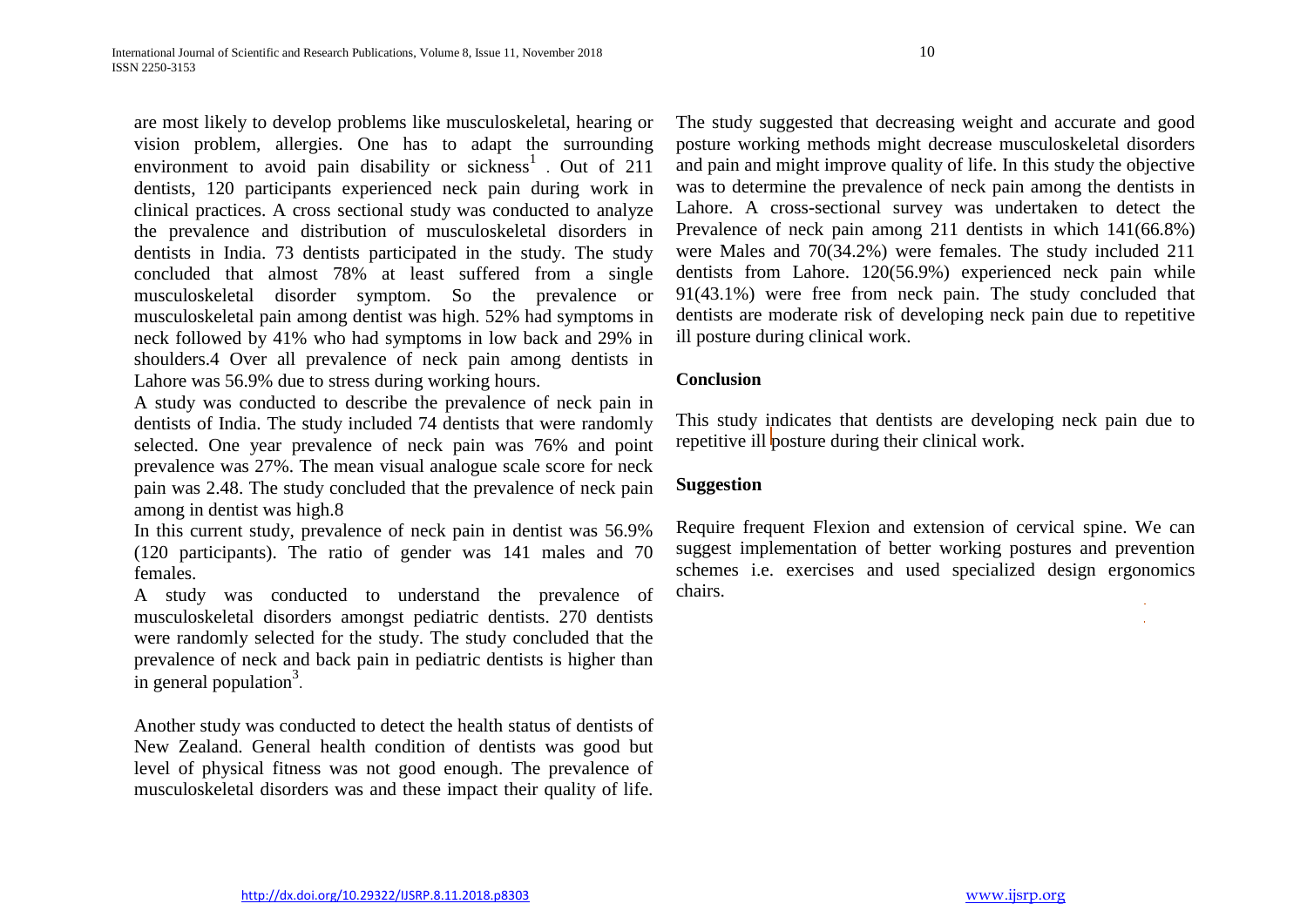#### **References:**

1. Ayers K, Thomson W, Newton J, Morgaine K, Rich A. Self-reported occupational health of general dental practitioners. *Occupational Medicine* 2009; **59**(3): 142-8.

2. Hayes M, Cockrell D, Smith D. A systematic review of musculoskeletal disorders among dental professionals. *International journal of dental hygiene* 2009; **7**(3): 159-65.

3. Shetty SM, Shetty S, Hegde A, Babu N. Prevalence of Neck and Back Pain among Paediatric Dentists. *Nitte University Journal of Health Science* 2015; 5(1): 45.

4. Muralidharan D, Fareed N, Shanthi M. Musculoskeletal disorders among dental practitioners: does it affect practice? *Epidemiology Research International* 2013; **2013**.

5. Feng B, Liang Q, Wang Y, Andersen LL, Szeto G. Prevalence of work-related musculoskeletal symptoms of the neck and upper extremity among dentists in China. *BMJ open* 2014; **4**(12): e006451.

6. Arthisri A, Jain A, Philip J, Venkata Krishnan C, Chandran C. Site Predilection of Occupational Musculoskeletal Complaints among Dental Practitioners in Chennai City. *Biol Med (Aligarh)* 2016; **9**(373): 2.

7. Lwanga SK, Lemeshow S, Organization WH. Sample size determination in health studies: a practical manual/SK Lwanga and S. Lemeshow. Sample size determination in health studies: a practical manual/SK Lwanga and S Lemeshow; 1991.

9. Kriangkrai R, Sirimala N, Nathamtong S, Choden K, Taechasubamorn P. Self-reported prevalence and risk factors of musculoskeletal pain in Thai dental students. *International Dental Journal of Students Research* 2016; **4**.

10. Herr KA, Spratt K, Mobily PR, Richardson G. Pain intensity assessment in older adults: use of experimental pain to compare psychometric properties and usability of selected pain scales with younger adults. *The Clinical journal of pain* 2004; 20(4): 207-19.

11. Shaheen AAM, Omar MTA, Vernon H. Cross-cultural adaptation, reliability, and validity of the Arabic version of Neck Disability Index in patients with neck pain. *Spine* 2013; **38**(10): E609-E15.

12. Saavedra-Hernández M, Castro-Sánchez AM, Cuesta-Vargas AI, Cleland JA, Fernándezde-las-Peñas C, Arroyo-Morales M. The contribution of previous episodes of pain, pain intensity, physical impairment, and pain-related fear to disability in patients with chronic mechanical neck pain. *American Journal of Physical Medicine & Rehabilitation* 2012; **91**(12): 1070-6.

13. Loghmani A, Golshiri P, Zamani A, Kheirmand M, Jafari N. Musculoskeletal symptoms and job satisfaction among office-workers: A Cross-sectional study from Iran. *Acta medica academica* 2013; **42**(1): 46-54.

### **QUESTIONNAIRE**

### **Name: Experience: Age: Age: Age: Age: Age: Age: Age: Age: Age: Age: Age: Age: Age: Age: Age: Age: Age: Age: Age: Age: Age: Age: Age: Age: Age: Age: Age: Age: Age Gender:** Male/ Female

**Neck Disability Index<sup>12</sup> .**

8. Bansal A, Bansal P, Kaur S, Malik A. Prevalence of neck disability among dental professionals in North India. *Journal of Evolution of Medical and Dental Sciences* 2013; **2**(45): manage everyday activities. Please answer each Section 8782-8. This questionnaire is designed to enable us to understand how much your neck pain has affected your ability to by circling the **ONE CHOICE** that most applies to you. Please circle the one choice which closely describes your

**Section 1 – Pain Intensity**

- A. I have no pain at the moment.
- B. The pain is mild at the moment.
- C. The pain comes and goes and is moderate
- D. The pain moderate and does not very much.
- E. The pain is severe, but comes and goes.
- F. The pain is severe and does not very much.

#### **Section 2 – Personal Care**

problem right now.

- A. I can look after myself without causing extra pain.
- B. I can look after myself normally, but it causes extra pain.
- C. It is painful to look after myself and I am slow and careful.
- D. I need some help, but manage most of my personal care.
- E. I need help every day in most aspects of self-care.
- F. I do not get undressed; I wash with difficulty and stay in bed.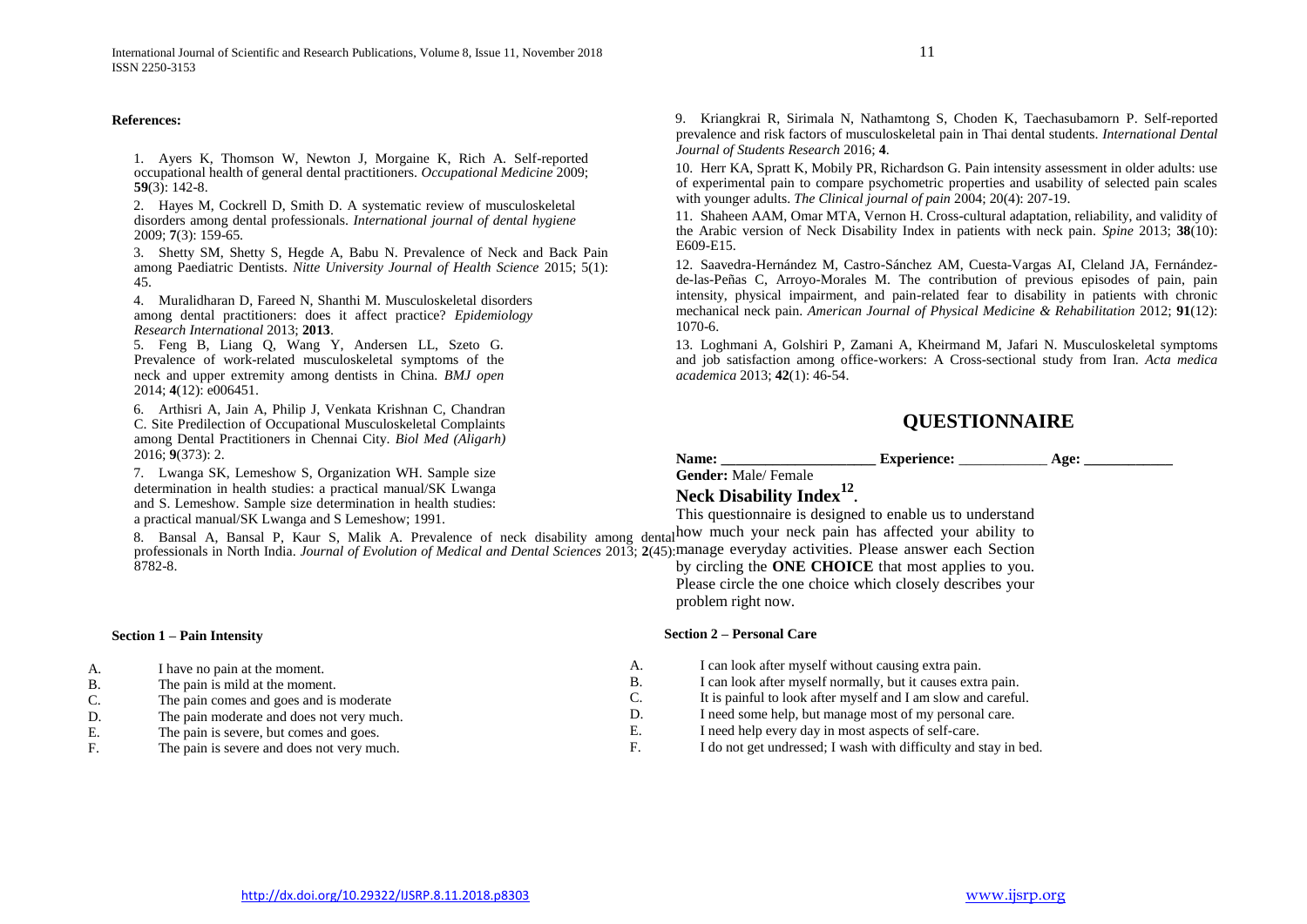#### **Section 3 – Lifting**

- A. I can lift heavy weights without extra pain.
- B. I can lift heavy weights but it causes extra pain.
- C. Pain prevents me from lifting heavy weights off the floor, But I can manage if they are conveniently positioned (e.g. on a table)
- D. Pain prevents me from lifting heavy weights, but I can manage light to medium weights if they are conveniently positioned.
- E. I can lift only very light weights.
- F. I cannot lift or carry anything at all.

#### **Section 4 – Reading**

- A. I can read as much as I want to with no pain in my neck.
- B. I can read as much as I want to with slight pain in my neck.
- C. I can read as much as I want to with moderate pain in my neck.
- D. I cannot read as much as I want to because of moderate pain in my neck.
- E. I cannot read as much as I want to because of severe pain in my neck I cannot read at all
- I cannot read at all.

#### **Section 5 – Headache**

- A. I have no headaches at all.
- B. I have slight headaches that come infrequently.
- C. I have moderate headaches that come infrequently.
- D. I have moderate headaches that come frequently.
- E. I have severe headaches that come frequently.
- F. I have headaches almost all the time.

#### **Section 6 – Concentration**

- A. I can concentrate fully when I want to with no difficulty.
- B. I can concentrate fully when I want to with slight difficulty.
- C. I have a fair degree of difficulty in concentrating when I want to.
- D. I have a lot of difficulty in concentrating when I want to.

#### **Section 7 – Work**

- A. I can do as much work as I want to.
- B. I can do my usual work but no more.
- C. I can do most of my usual work, but no more.
- D.
- E. I cannot do my usual work.
- F. I can hardly do any work at all.
- G. I cannot do any work at all

#### **Section 8 -- Driving**

- I can drive my car without any neck pain.
- B. I can drive my car as long as I want with slight pain in my neck.
- C. I can drive my car as long as I want with moderate pain in my neck.
- D. I cannot drive my car as long as I want because of moderate pain in my neck.
- E. I can hardly drive at all because of severe pain in my neck.
- F. I cannot drive my car at all.

#### **Section 9 – Sleeping**

- A. I have no trouble sleeping.
- B. My sleep is slightly disturbed (less than 1 hour sleepless).
- C. My sleep is mildly disturbed (1-2 hours sleepless).
- D. My sleep is moderately disturbed (2-3 hours sleepless).
- E. My sleep is greatly disturbed (3-5 hours sleepless).
- F. My sleep is completely disturbed (5-7 hours sleepless)

#### **Section 10 – Recreation**

- A.I am able to engage in all my recreational activities, with
- B. no neck pain at all.
- C. I am able to engage in all of my recreational activities, with
- D.Some pain in my neck.
- E. I am able to engage in most, but not all of my usual recreational
- F. activities because of pain in my neck.
- G.I am able to engage in only a few of my usual recreational H. activities because of pain in my neck.
- I. I can hardly do any recreational activities because of pain in my neck.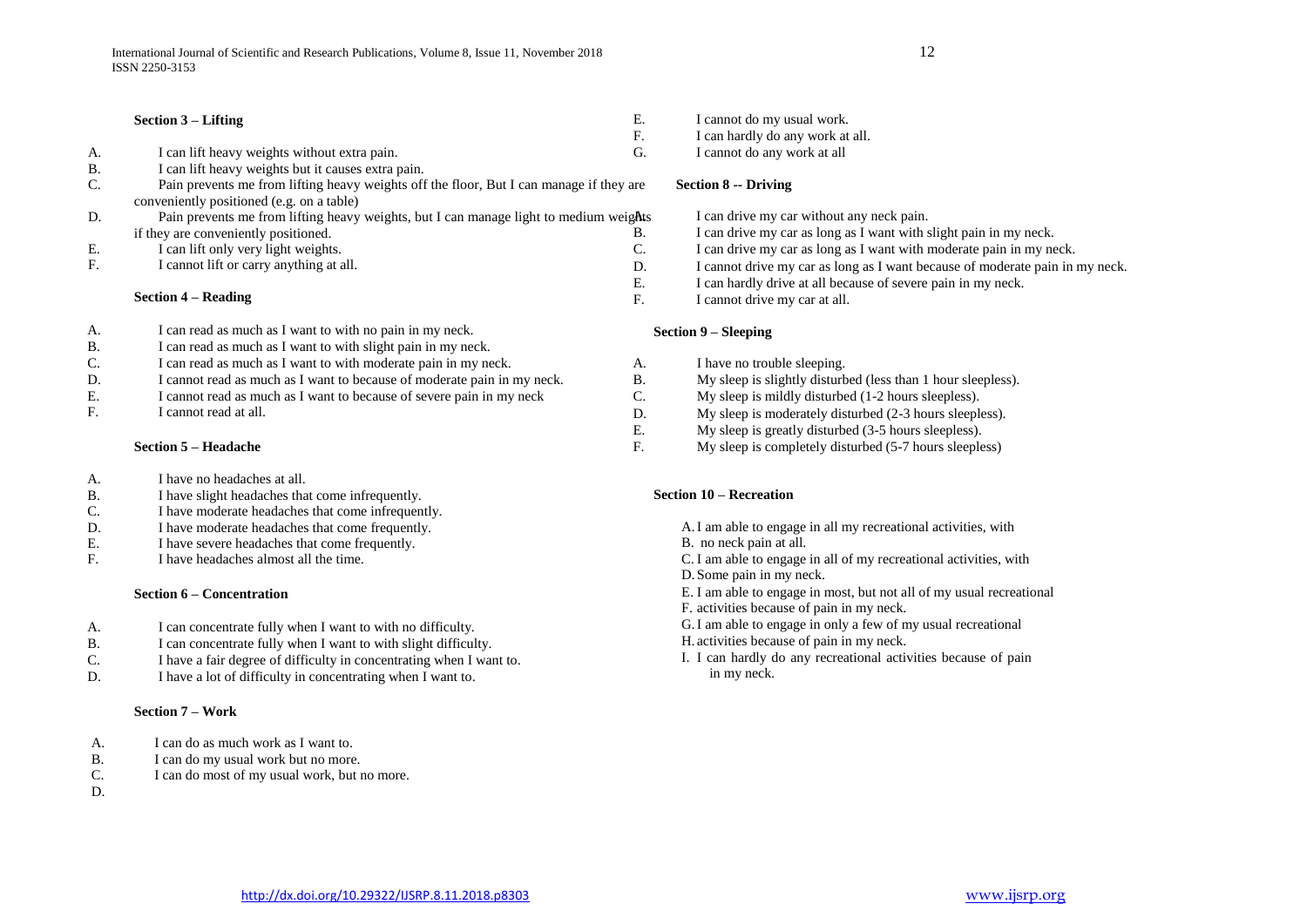International Journal of Scientific and Research Publications, Volume 8, Issue 11, November 2018 13 ISSN 2250-3153

## **Section 11 – Numeric Rating Scale (NRS)<sup>13</sup>**

G. Try and assign a number from to 10 to your current pain level. If you have no pain, use a 0. As the numbers get higher, they stand for pain that is getting worse. 10 means the pain is as bad as it can be.